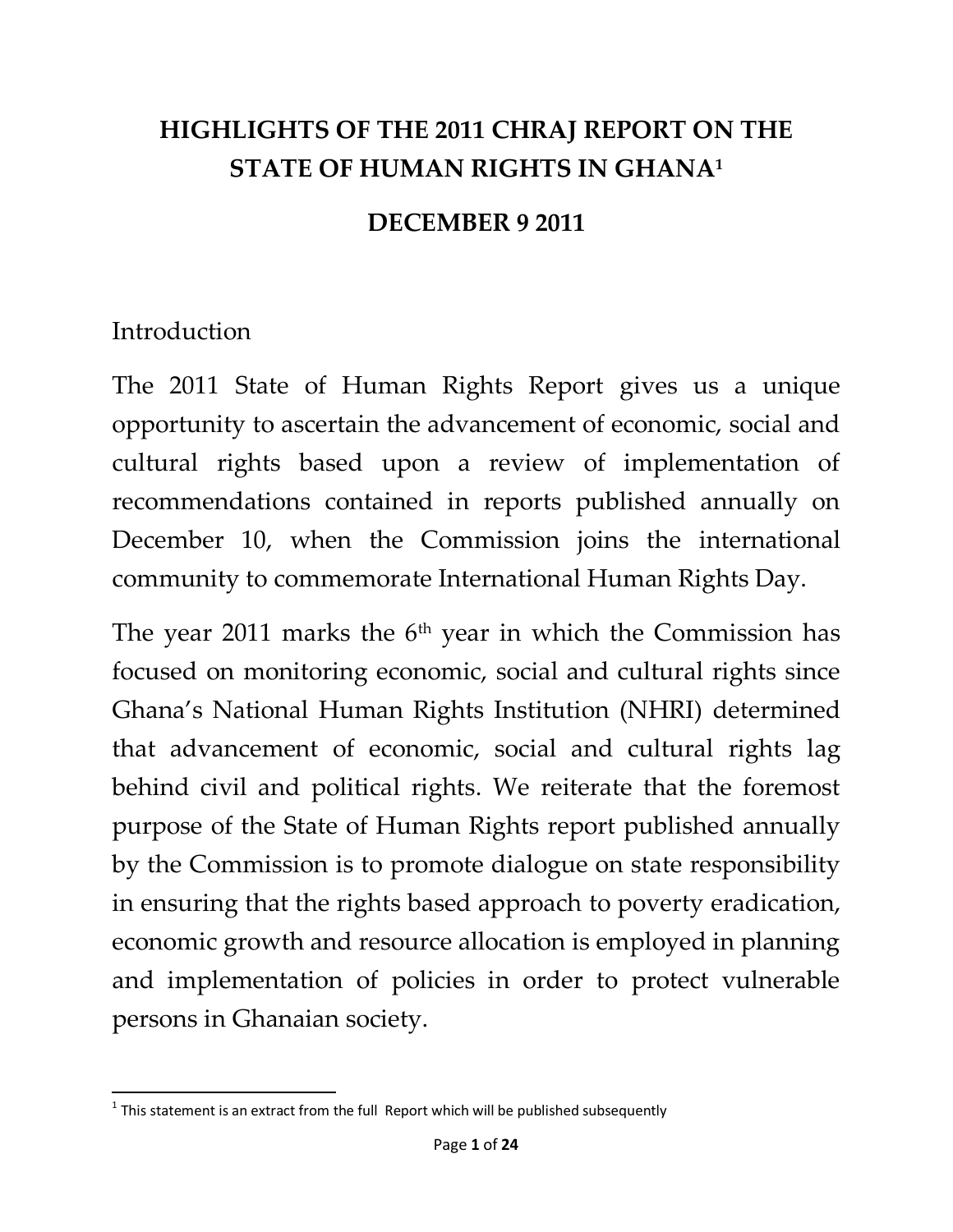Although Ghana has made solid progress in building a democratic society, promoting human rights and the observance of civil liberties, the country still has a long road to travel in establishing a culture of peace and human rights.

During the period under review; ie 2005-2011, human rights reports issued by the Commission raised serious issues of concern including:

- Communal violence between Kusasi's and Mamprusi's
- Police brutalities and mob justice (Mob Killings)
- Police brutalities against residents of Nakpanduri
- Child sexual exploitation
- Child labour
- Discrimination against women and girls
- Cruel, inhuman and degrading treatment meted out to some physically and mentally ill people in prayer camps
- Cruel, inhuman and degrading treatment, and the plight of persons suspected of witchcraft in witch camps in the three northern regions
- Persons with disabilities and their mental and physical health
- Stigma and discrimination against PLWHA
- Status of persons living in very deprived communitiesslums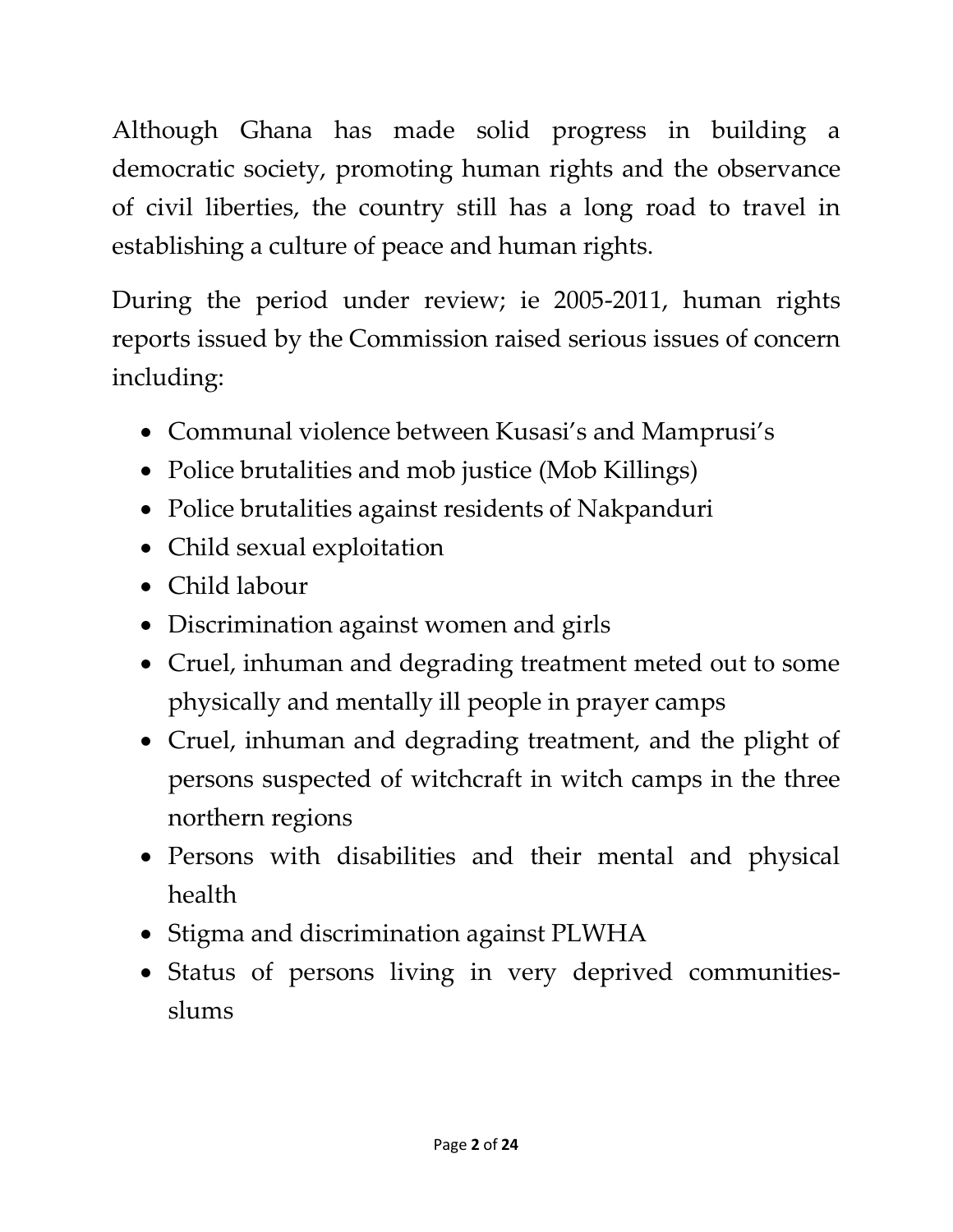The Commission's reports also covered extensively detention facilities, protection of the rights of people living in mining communities in the country and the burning issue of corruption and human rights and the right to development.

Ghana joined the middle income bracket countries with Gross Domestic Product (GDP) per capita of \$1318.00 in December 2010.<sup>2</sup> Oil production in Ghana begun in mid December, 2010 and is expected to greatly boost economic growth.

Ghana is touted as one of the best performing economies in Africa. Overall, poverty is said to have declined from 52 percent in 1992 to 28 percent in 2006 and Ghana is likely to succeed in halving its poverty by 2015.<sup>3</sup>

In the view of the Commission, despite progress made in achieving the first Millennium Development Goal (MDG) by the set deadline of 2015, poverty is still practically endemic in the country.

There is still a vast amount of work to be done in achieving the MDGs in view of the country's increasing youth population that have difficulty in finding productive employment, extremely poor sanitation situation and falling education standards amongst other challenges faced by the country today.

 $\overline{a}$ <sup>2</sup> http://go.worldbank.org/A4V7NOYALO

 $3$  Ibid.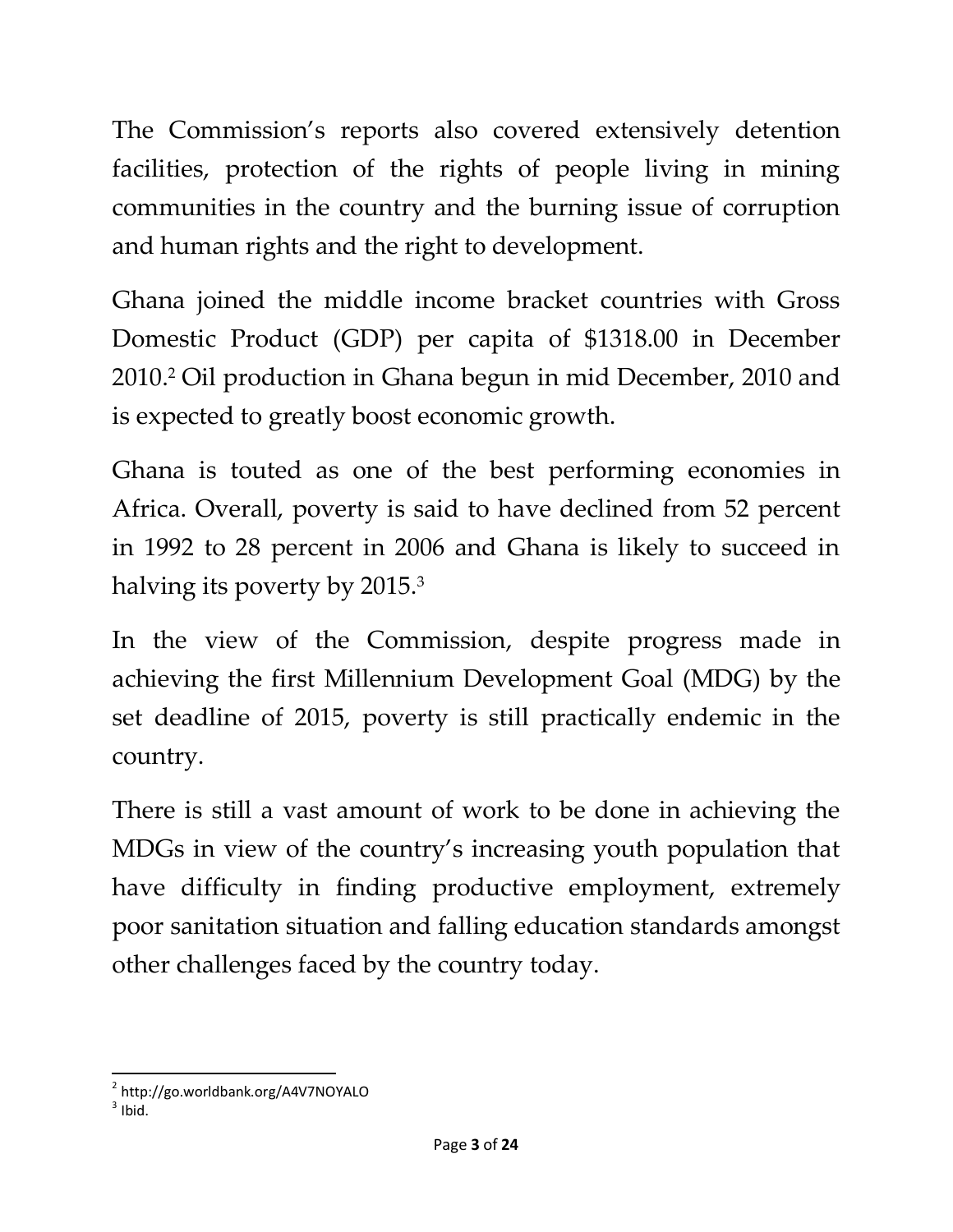This review seeks to further evaluate Ghana's compliance with its international and regional human rights obligations. It is aimed towards deepening the foundation of country's democracy and entrenching a culture peace and human rights in the country.

This review concentrates on the following thematic areas:

- Right to Basic Education
- Right to Health
- Children's Rights
- Women's Rights
- Harmful Cultural Practices (e.g., Trokosi, widowhood rites, prayer/healing camps)
- Extremely Deprived Communities (Slums)

The 2011 Report is based on the Commission's own findings through its investigations and monitoring activities, research, decisions and recommendations made over the last six years. It is complemented by reports and information received from NGOs, academia, partner organizations, other monitoring bodies and the media.

Time and space will not allow us to mention by name the institutions and the individuals who supported us to conduct the annual monitoring exercises. But we do wish to emphasise how deeply grateful we are to the Ministry of Education, Ministry of Health, Accra Psychiatric Hospital, Department of Social Welfare, the Police Service, the Prisons Service, National Commission for Civic Education (NCCE) and the media for supporting us in monitoring human rights across the country.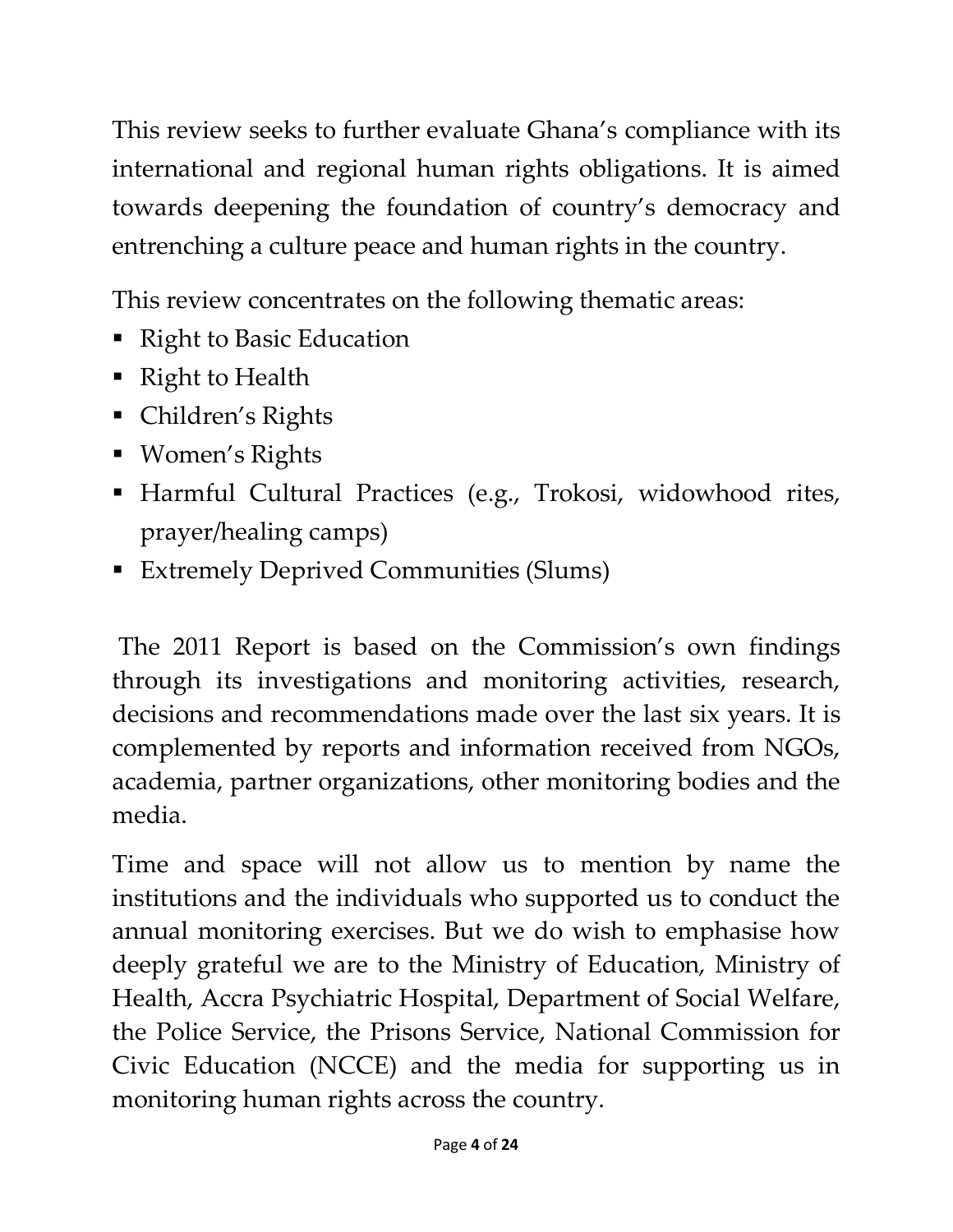We would also like to thank DANIDA in providing much needed funding support for the Commission's work aimed towards advancing human rights in the country.

# **THE RIGHT TO EDUCATION Basic Education**

The delivery and expansion of quality education remains a profound challenge, notwithstanding important initiatives such as the Ghana School Feeding Programme (GSFP) and the Capitation Grant by the Government. Lack of trained teachers in public schools contributes to the poor quality of education at the basic school level. Less than 60% of primary school teachers had proper professional training, but the districts had only 37 per cent of trained teachers.<sup>4</sup>

According to the results of the monitoring exercises over the five (5) years period, a large number of schools especially basic schools in rural communities lack adequate teaching and learning materials, notwithstanding the Free Compulsory Universal Basic Education policy of the government. The continuous existence of non-school going children who are supposed to enjoy free basic education is disturbing.<sup>5</sup>

 $\overline{\phantom{a}}$ 4 Daily Graphic ,Tuesday,November 15,2011,Page 11

<sup>&</sup>lt;sup>5</sup> See the 2011 United Nations Children's Fund ( UNIFEF) report on "Situation Analysis of Ghanaian Children and Women" indicates, among other things, that nearly half a million children were not enrolled despite the implementation of the Free Compulsory Universal Basic Education.<sup>5</sup>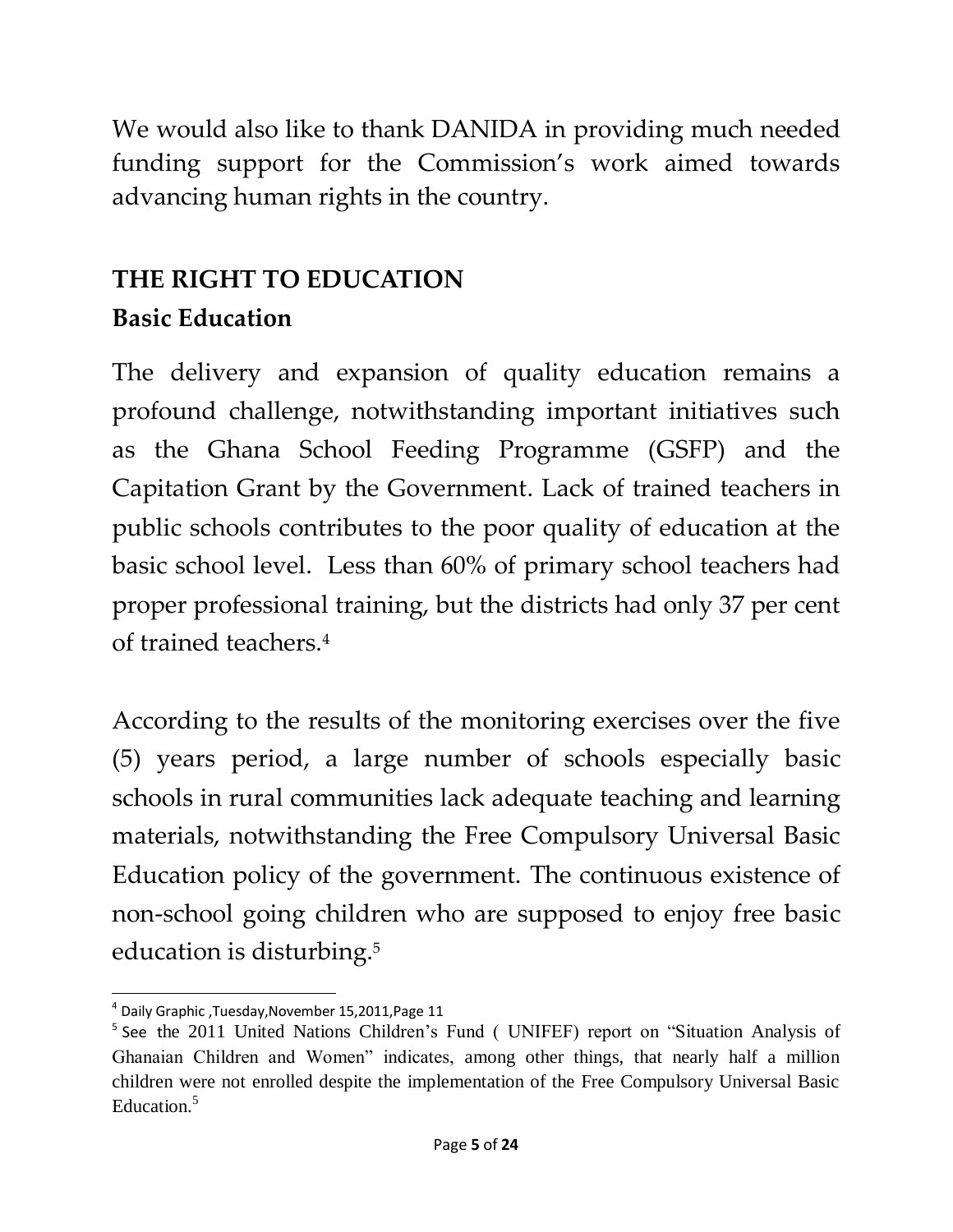Of the 211 basic public schools inspected in 2010 to evaluate the disbursement of the Capitation Grant, the Commission found that the grant has been of some assistance to the schools. The grant has improved funding support to the schools and increased supply of teaching and learning materials to the schools. However, 60% of schools monitored continue to charge fees (PTA and printing levies) to support their operations, due to the inadequacy of the grant. Delays in the release of the grant are seriously undermining the efficacy of the capitation grant program.

The Commission commends the Government for increasing the capitation grant to Gh¢ 4.50 per child per term in 2009. However, in the view of the Commission the rate is still too low. We therefore recommend that the grant should be increased to Gh¢ 7.00 per child in 2012. Also, the Commission calls on the government to release the grant to the schools *before* the commencement of each school term. *The Capitation Grant should be administered in such a manner that would ensure that all Ghanaian children benefit from high quality basic education.*

The Commission notes that the combined effect of the school feeding programme and the capitation grant has increased school enrolment, retention and attendance by pupils in deprived communities.

 $\overline{\phantom{a}}$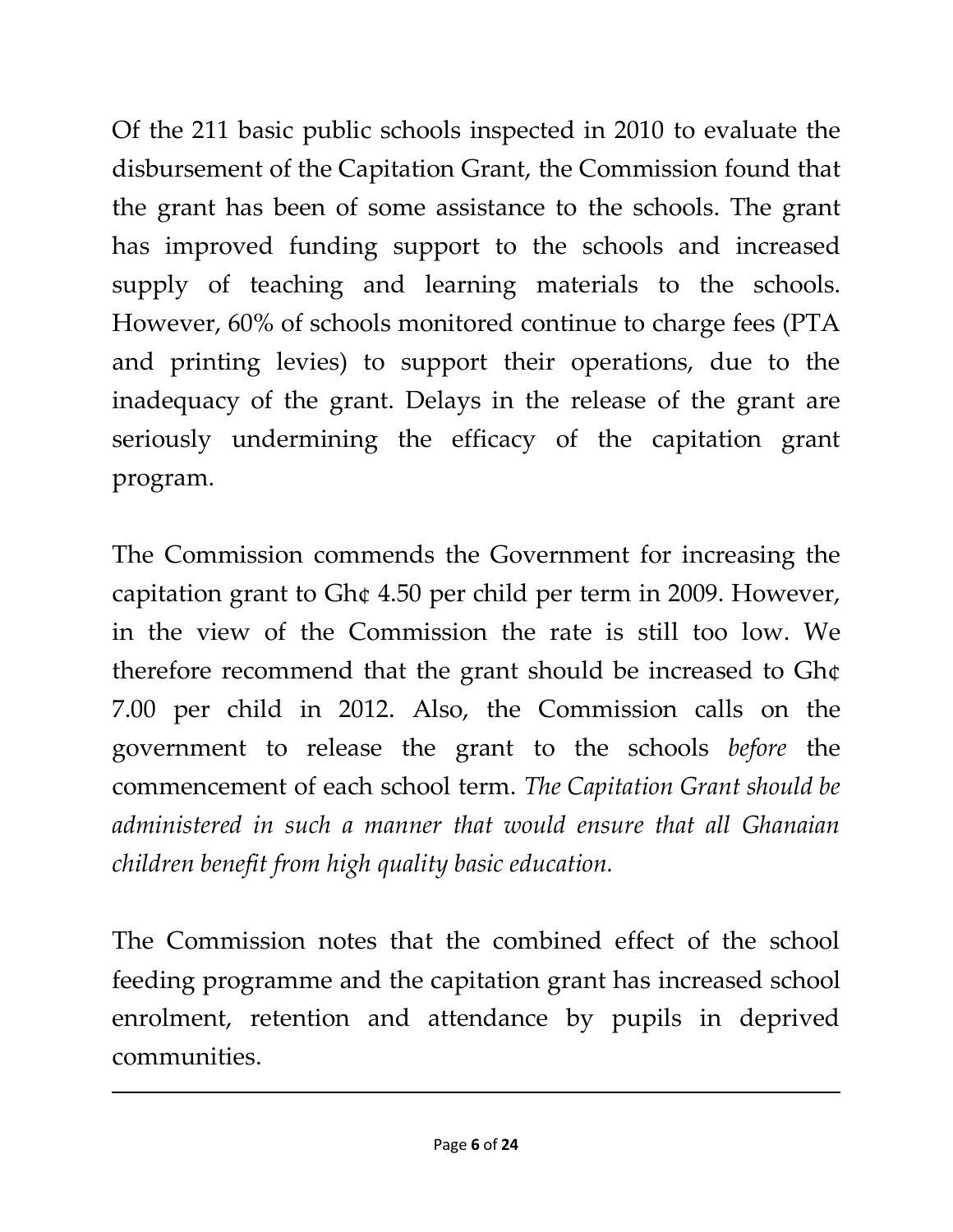The Commission urges the Government of Ghana to increase coverage of the school feeding programme from an estimate of one million children as of September, 2011 to two million school children by September, 2012.

# **Corporal Punishment**

Although several countries, including New Zealand and Australia have recognised the harmful effects of corporal punishment and thus have abolished it, Ghana still maintains caning as the main form of corporal punishment in our public schools, where teachers freely wield canes. During the period under review, the Commission found out that the GES policy on corporal was not respected. In the late 1970s Ghana Education Service (GES) partially banned corporal punishment in schools but allowed head teachers or their deputies to administer it. It was evident that the majority of teachers was abusing it and sometimes injured pupils/students. The Commission has had occasion to recommend that corporal punishment be discontinued in schools. Until this is done, the Commission recommends that **the GES should put in place mechanisms to ensure strict supervision and compliance with its policy on corporal punishment in schools.**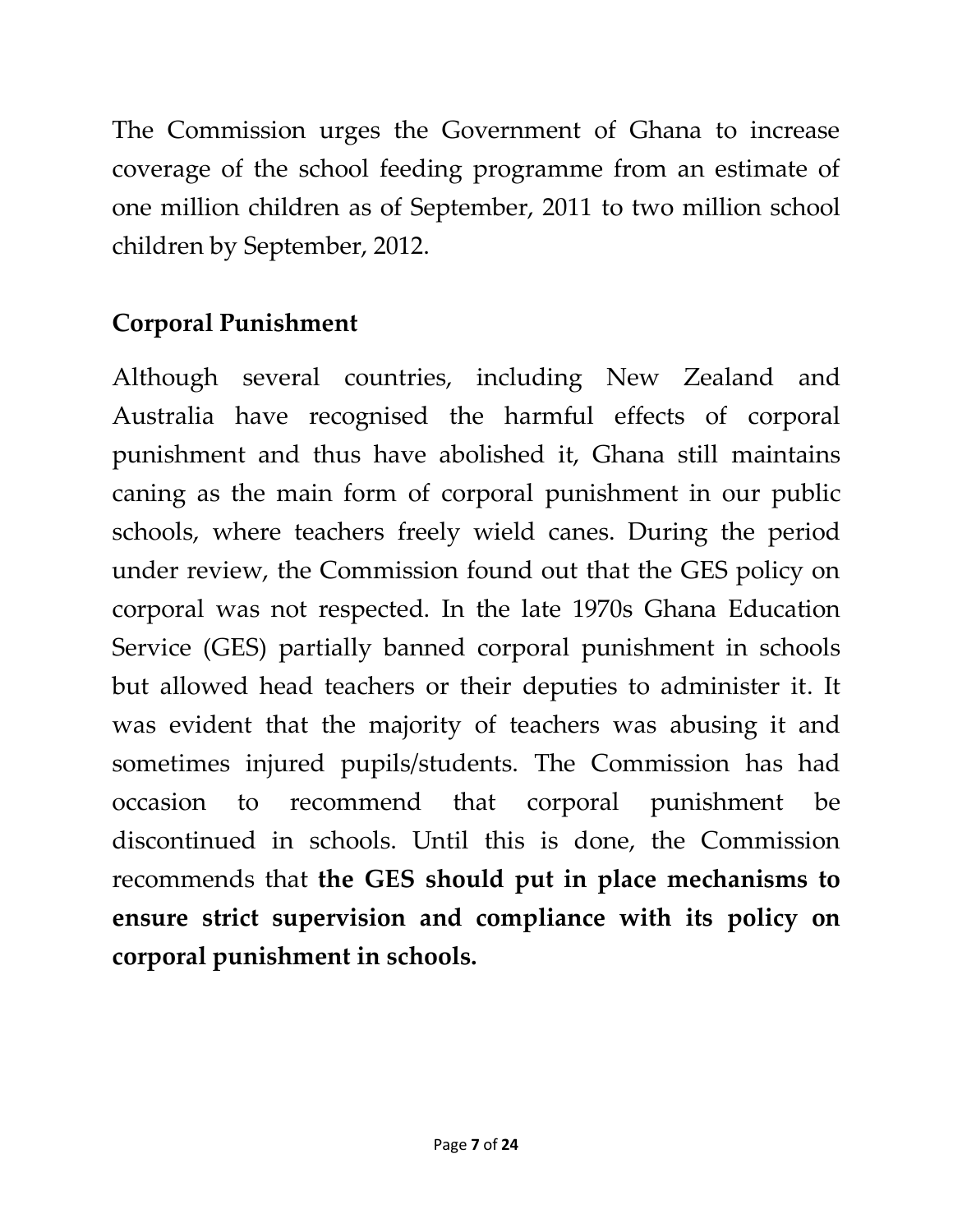# **RIGHT TO HEALTHCARE**

The Commission's focus on monitoring in the area of healthcare has been on maternal and infant health, availability of health care facilities, service and personnel, availability of drugs, mental health, HIV/AIDS, the National Health Insurance Scheme (NHIS) and the Patient's Charter.

Despite significant efforts by Government towards the provision of health care, quality health care delivery continues to be a major challenge in the country. Reports of maternal and infant deaths threaten Ghana's quest to achieve the MDG goal on maternal and infant mortalities.

Our media often presented scenes and stories of overcrowding in health centers as a result of inadequate health personnel and health infrastructure. The National health insurance scheme has encountered bottlenecks including complaints of the inability of the Scheme to satisfy some beneficiaries. Most of the health facilities monitored lacked very essential medical equipment, communication equipment, transportation and accommodation.

### **Maternal Health**

In spite of several interventions initiated by the government to achieve MDG five, set to reduce by three-quarters the maternal mortality ratio by 2015, progress seems to be very slow.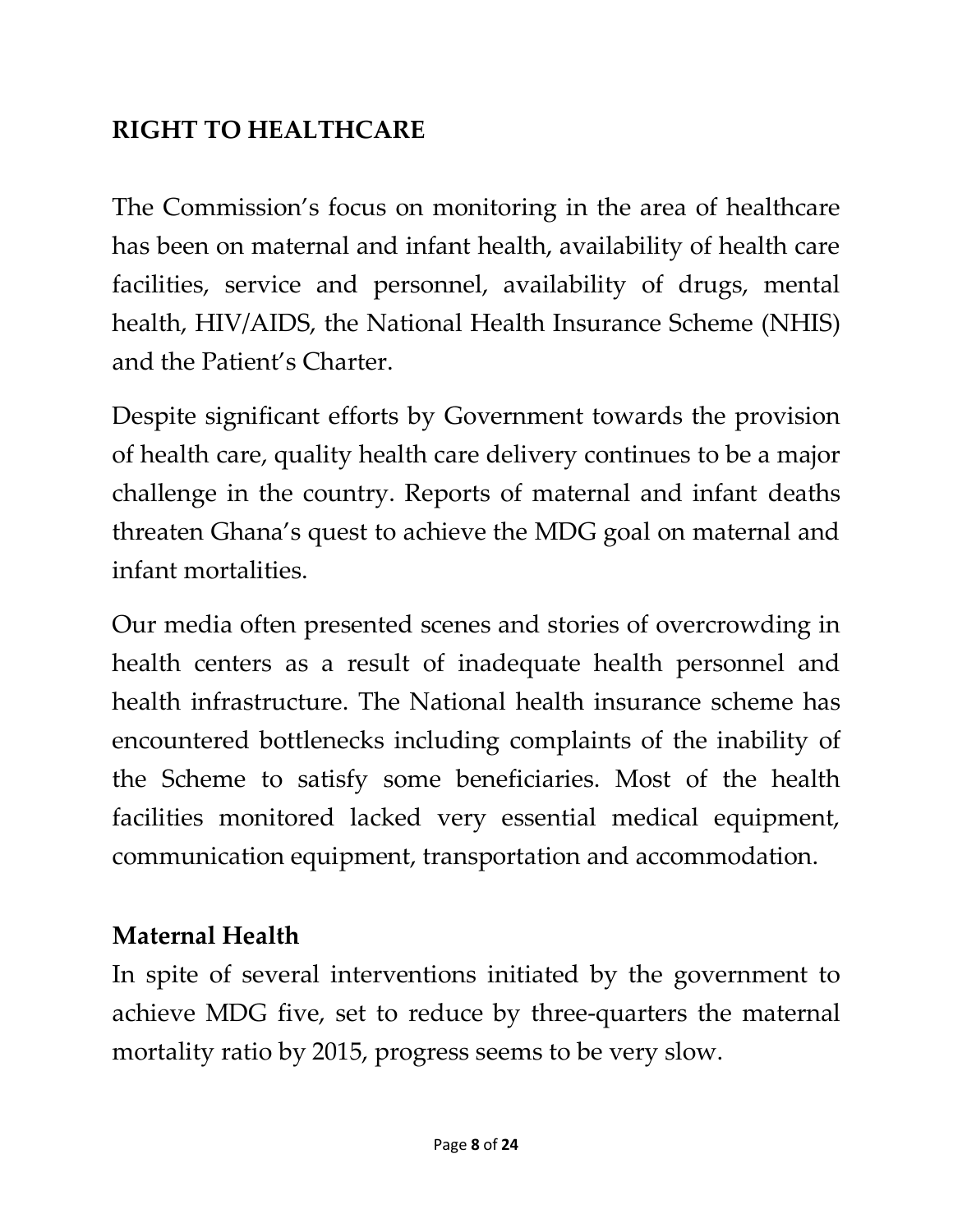Maternal Mortality Ratio has improved marginally from 560 maternal deaths per 100,000 live births in 2003 to 451 maternal deaths per 100,000 live births to 2008.<sup>6</sup> If the current trend continues, maternal mortality will reduce approximately to 340 per 100,000 by the set date of 2015. It will be unlikely for Ghana to meet the MDG target of 185 per 100,000 live births unless steps are taken to accelerate the pace of maternal health interventions<sup>7</sup>

# **Infant Mortality**

According to the 2008 Ghana Millennium Development Goals Report, although evidence shows that there has been significant reduction in both infant and under-five mortality rates in recent times, it is unlikely that the 2015 target of reducing the child mortality rates will be achieved unless there is an effort to scaleup and sustain the recent child survival interventions which have brought about the current improvement. The Commission urges more concerted efforts aimed at achieving the Millennium Development Goals on infant health.

# **National Health Insurance Scheme**

Our monitoring revealed that there are delays experienced by card bearing members in accessing medication compared to persons who pay with cash.

 $\overline{\phantom{a}}$ <sup>6</sup> Retrieved fro[m http://www.theghanaianjournal.com/2010/05/28/the-millennium-development-goals-can](http://www.theghanaianjournal.com/2010/05/28/the-millennium-development-goals-can-ghana-achieve-them-by-2015/)[ghana-achieve-them-by-2015/](http://www.theghanaianjournal.com/2010/05/28/the-millennium-development-goals-can-ghana-achieve-them-by-2015/) on 22nd November, 2011, para 8

<sup>&</sup>lt;sup>7</sup> 2008 Ghana Millennium Development Goals Report, page 43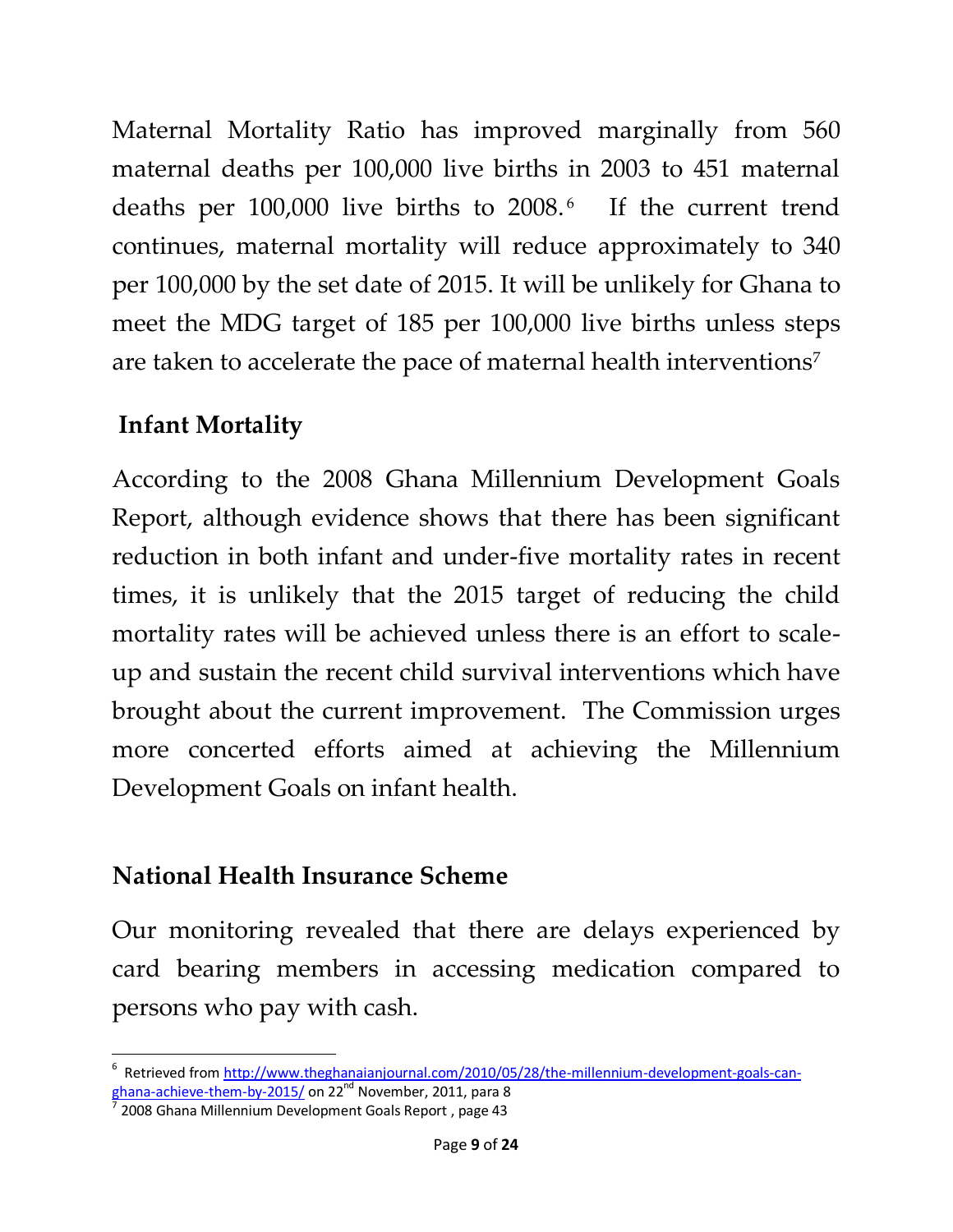The Commission recommends that the Scheme should be managed in such a way as to ensure that the poor and vulnerable persons benefit fully from the Scheme.

# **HIV/AIDS**

Ghana is working tirelessly to halt by 2015, and reverse the spread of HIV/AIDS. Practicing safe sex, especially among the most vulnerable, reducing mother-to-child transmission, promoting voluntary counseling and testing, and increasing use the of Anti-retroviral Therapy (ART) for Persons Living with HIV/AIDS (PLWHAs) are some of the measures that we should all redouble our efforts at implementing. In addition we must continue to heighten awareness and sensitize the public to reduce further the spread of HIV/AIDS in the country, while we avoid stigmatizing and discrimination against PLWHA.

Interactions with PLWHA in the Upper East region revealed that the indigent amongst them are unable to pay the minimum fee of Gh¢ 5:00 before collecting their medication. Therefore, the Commission recommends that any payment(s) be waived so that PLHWA can collect their medications without being embarrassed by their inability to pay.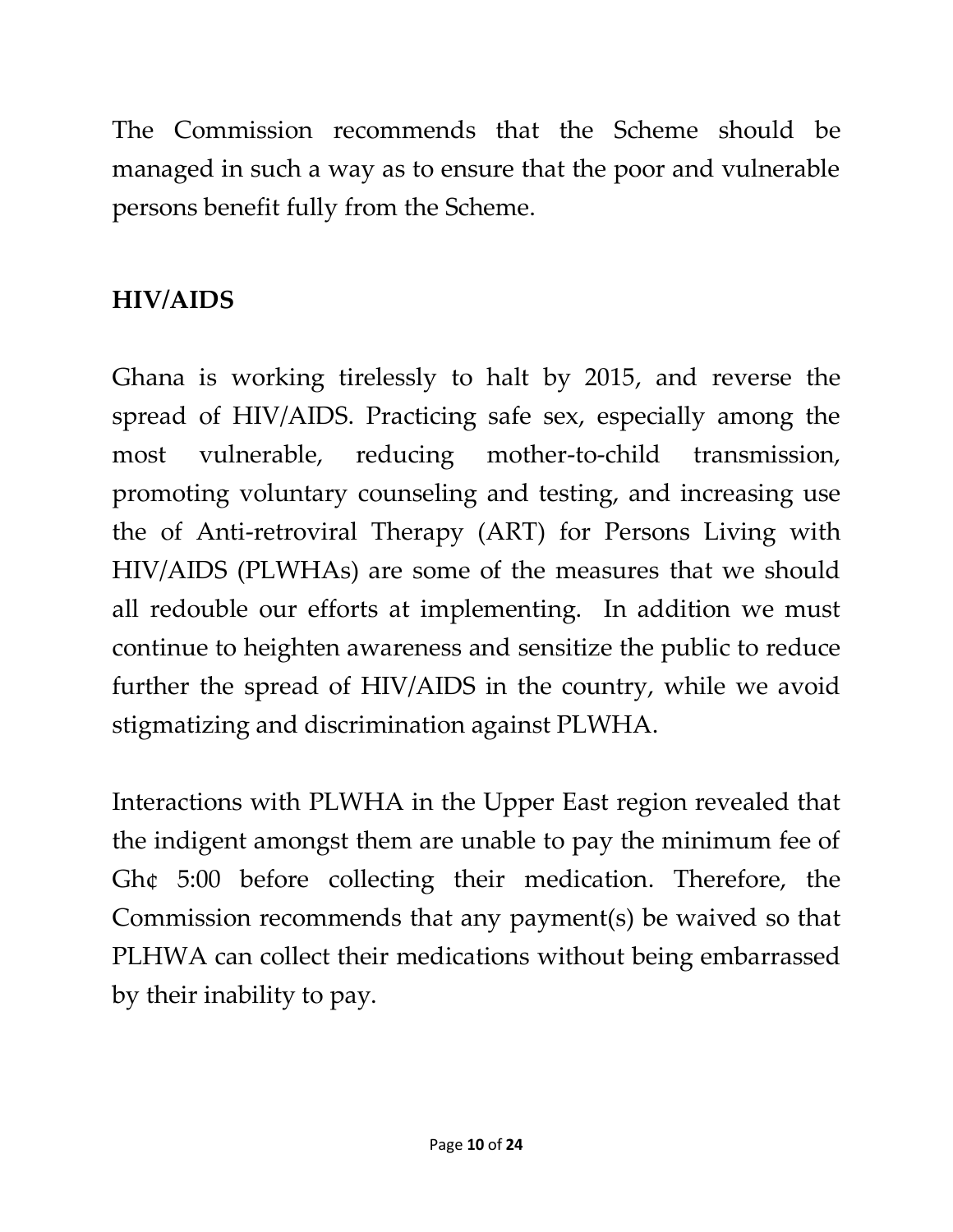### **CHILDREN'S RIGHTS**

The general situation of the majority of children in Ghana leaves much to be desired. Many Ghanaian children face extreme poverty. Many of the children in our public schools and rural communities are visibly stunted or malnourished.

Ghanaian children are increasingly suffering sexual abuse. The Commission also found that Ghanaian children are involved in child labour in the form of exploitative farming, fishing, trading and artisanal small scale mining. Such children are often exploited and subjected to all manner of abuse.

The Commission reiterates its calls on all stakeholders to strengthen their promotional and protection efforts to secure a life of respect and dignity for all children in the country. The Commission strongly advises parents, especially fathers, not to renege on their responsibilities to their families. The Commission further calls upon the law enforcement agencies to very rigorously prosecute perpetrators to serve as a deterrent to others.

### **WOMEN'S RIGHTS**

A number of domestic legislations exist to protect the rights of women. Also, various conventions and treaties have been ratified that seek to promote these rights.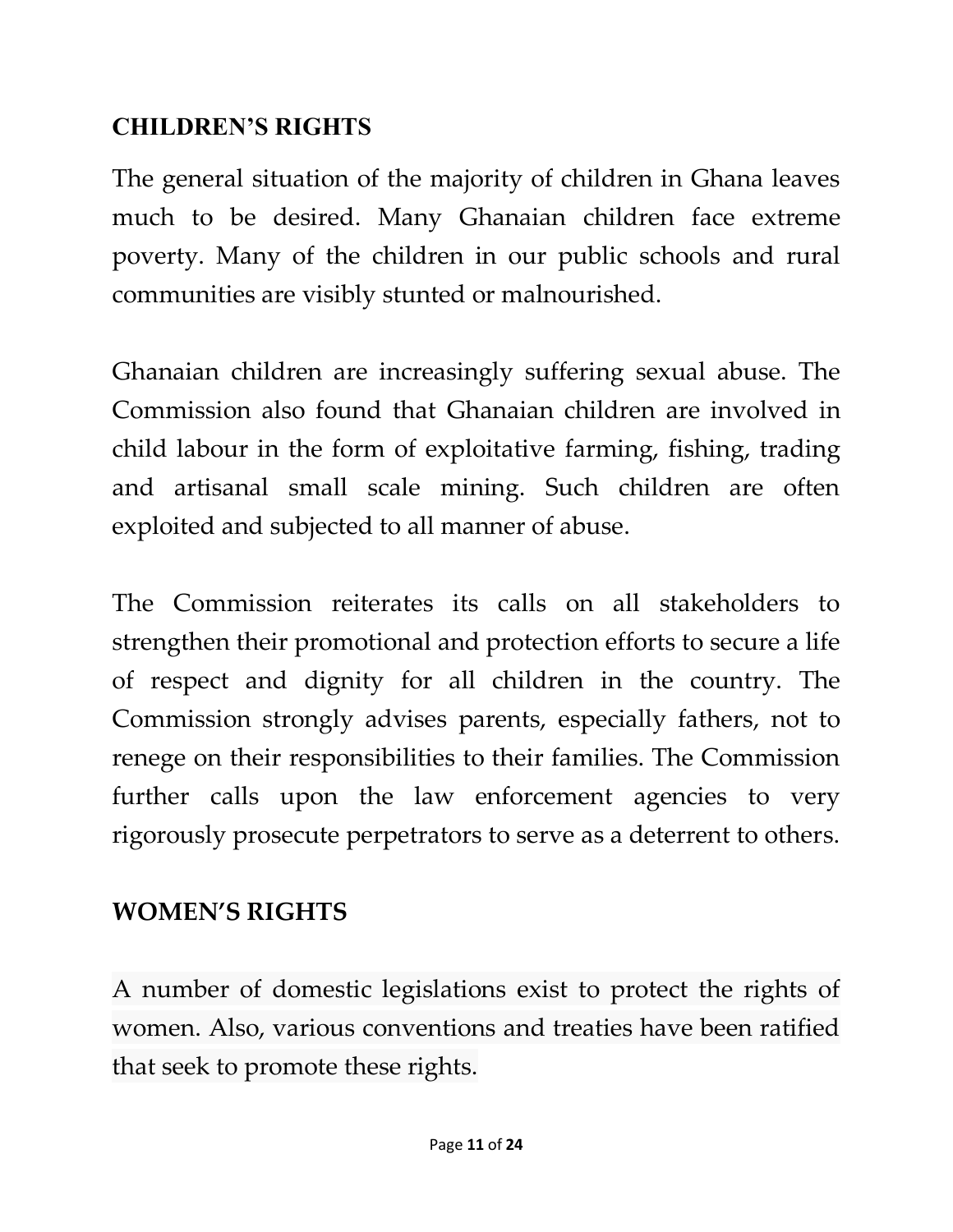Specific programmes have also been designed to implement majority of these Conventions and Treaties, yet gender disparities and inequalities still persist in several areas of our national life in both public and private domains. Harmful and discriminatory social practices against women and girls often justified in the name of culture still persist.

There have been increasing reports of violence against women over the last six years. CHRAJ's monitoring exercises conducted over the years confirm persistent violence and discrimination against women and girls, notwithstanding the promotional efforts by stakeholders including the Ministry of Women and Children's Affairs and a plethora of Human Rights NGOs as well as the passage of laws to protect the rights of women and children.

Disparities exist in the political, economic, social and cultural lives of women in Ghana. It is based on such findings that the Commission recommends the elimination of all forms of violence against women, provision of adequate resources for states institutions working on women's issues to economically empower women to be independent. Weak capacity of appropriate enforcement and related agencies; limited coverage of the institutions dealing with women's rights are all contribution factors limiting women's participation in governance.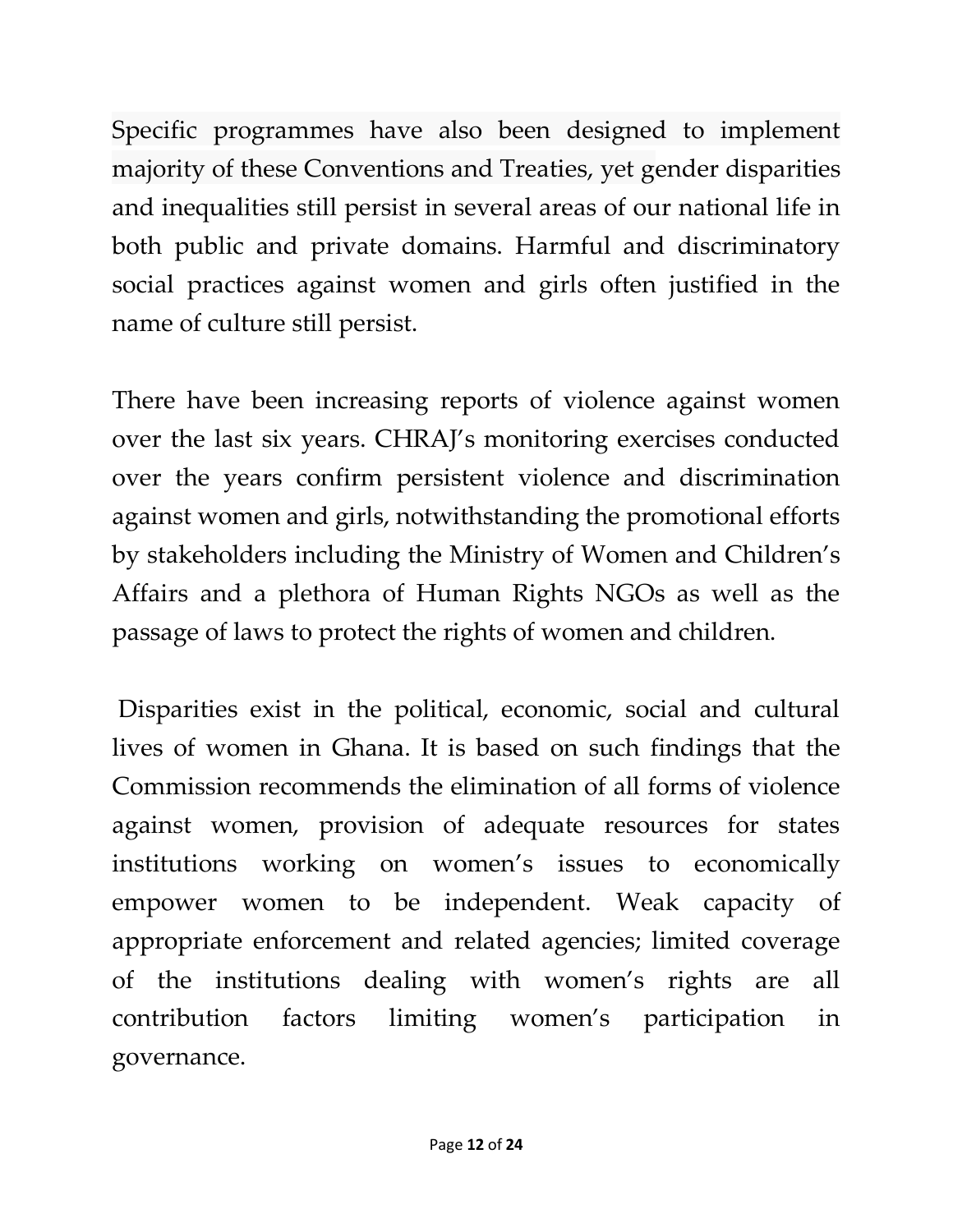The Commission reiterates the call on the Government to promote the laws that protect and promote women's rights and vigorously enforce these laws. The Commission calls upon the Government to increase the pace of implementation of the policy of affirmative action for women to ensure more effective participation of women in governance.

### **RIGHTS OF THE AGED**

The 2011 Ghana Demographic Profile 2011<sup>8</sup> showed that the proportion of the elderly (65 years and over) forms 3.6 per cent of the population, a decrease from 5.3 per cent in the 2000 Ghana Population and Housing Census Report. Until the recent survey the proportion of the aged to the total population was increasing in Ghana. Unfortunately, the increase in numbers has also shed light on the lack of adequate protection mechanisms, and on the existing gaps in policies and programmes to address the situation of older persons. The Commission sees the majority of the country's senior citizens as vulnerable persons because the traditional social system no longer supports them; owing largely to economic constraints. It is important that Government prioritizes the rights of the elderly and implements measures aimed towards protection and promotion of the rights of elderly persons in the country.

 $\overline{a}$ <sup>8</sup> Ghana Demographic Profile 201[1http://www.indexmundi.com/ghana/demographics\\_profile.html](http://www.indexmundi.com/ghana/demographics_profile.html) date accesses 29-11-2011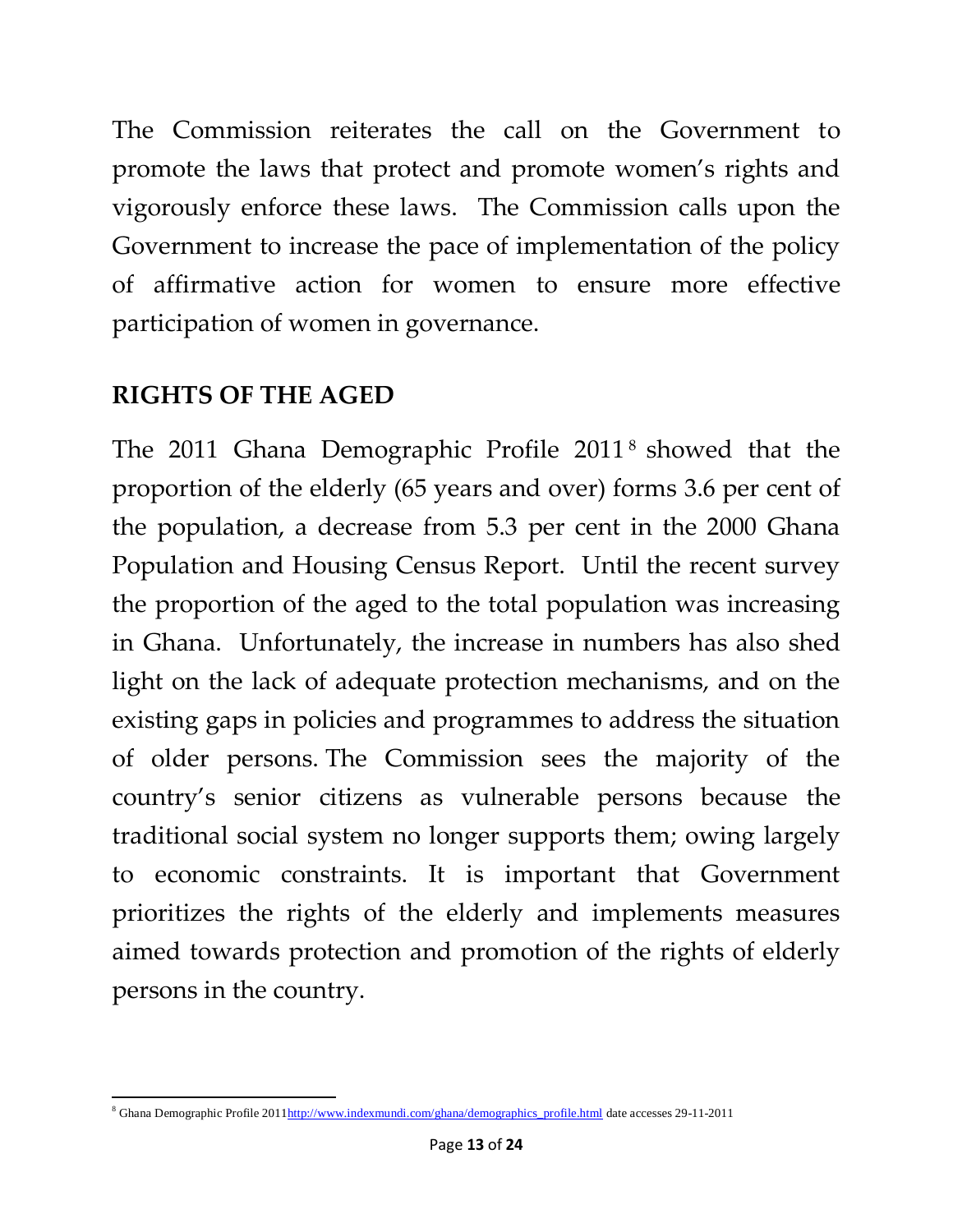Ghana has participated in drawing and adopted the various international and regional conventions as well as initiatives on the aged, including the Madrid International Plan of Action on Ageing (MIPAA), which seeks to address three main areas of concern; ie older persons and development; health and well-being into old age and enabling and supportive environment for ageing.

In an effort to meet its international obligations, the government in 2010 approved a National Ageing Policy. The government has also put in place programmes to address the challenges faced by the aged in areas such as rural development, migration and urbanization; health and wellbeing into ageing; income security and social protection and eradication of poverty among others<sup>9</sup>. Specific interventions by the Government include introduction of the National Social Protection Strategy, 2006 and the Ghana National Disability Policy as well as coverage for the elderly under the National Health Insurance Scheme (NHIS). A micro finance credit scheme for older women has been introduced. In addition, the Department of Social Welfare and the Ministry of employment and Social welfare under the Community Care Programme developed strategies to render care and support to the Aged. Counseling, social and public education programmes are carried out by their field workers at the district and community levels.

 $\overline{a}$ <sup>9</sup> Ghana Country Report on the implementation of The Madrid International Plan of Action on Ageing (MIPAA), August 2007[, http://www.un.org/ageing/documents/review\\_map/GHANA.pdf](http://www.un.org/ageing/documents/review_map/GHANA.pdf) date accesses 29-11-2011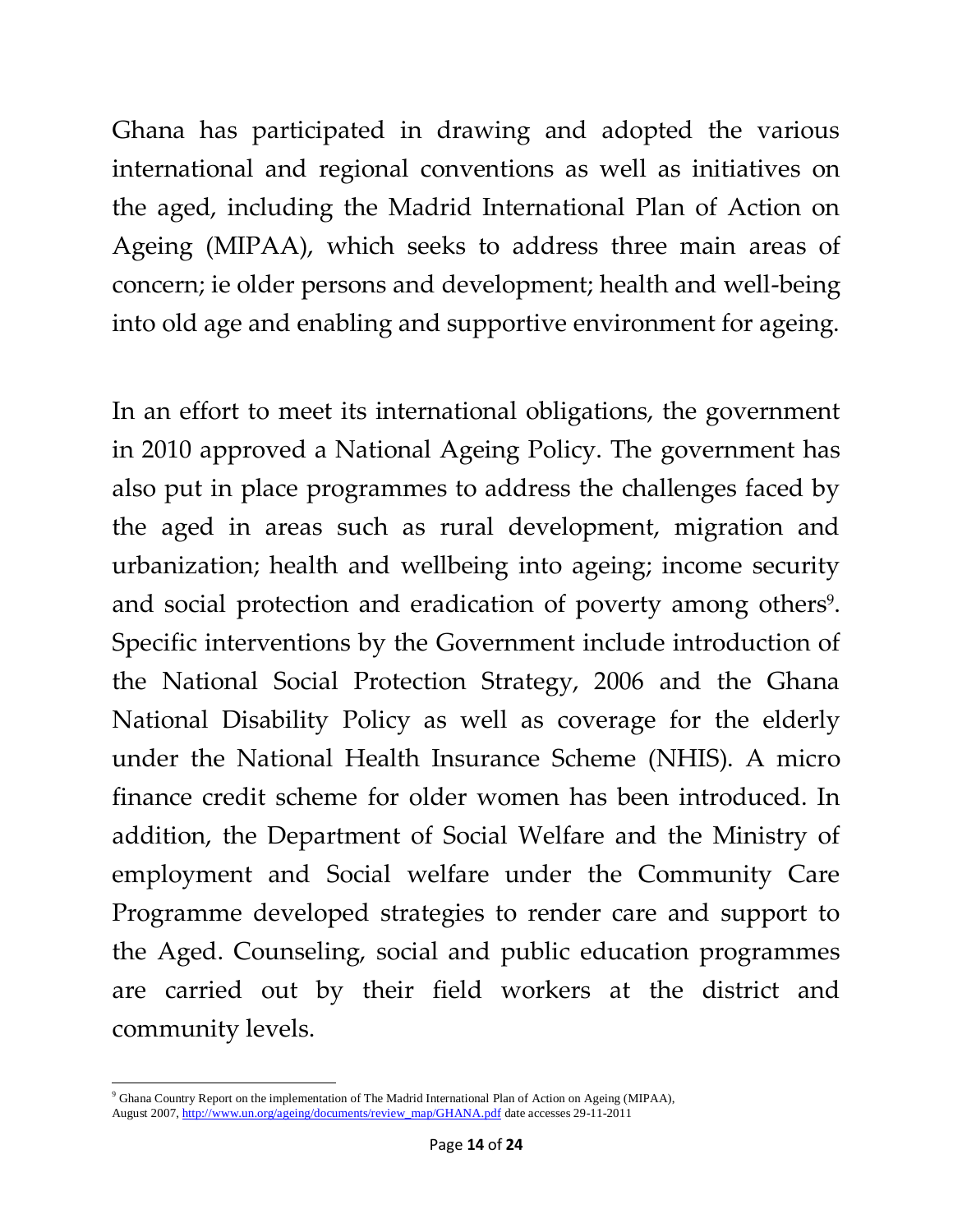Despite these interventions there are still many issues concerning the aged that require urgent attention and action. They are mainly discrimination against the aged, abuse, neglect, violence, chronic health conditions and lack of access to nutritionally safe food and clean water resulting in nutrition deficiencies; lack of public support and institutional care systems; lack of geriatric specialists in the health sector; high cost of assistive devices.

The Commission calls upon the Government to establish the National Ageing Council to facilitate effective institutional coordination and implementation of policies on the aged.

# **DEHUMANISING CULTURAL AND RELIGIOUS PRACTICES**

The burning of an elderly woman in Tema, last year after she had been accused of witchcraft typifies the type of discrimination and vulnerability imposed on women under the guise of cultural beliefs and practices in Ghana.<sup>10</sup> Increasing numbers of domestic violence cases are also reported annually by the Domestic Violence and Victims Support Unit (DOVVSU).

 $\overline{\phantom{a}}$  $10$  Daily Graphic, Friday November 26, 2010, pages 1 and 3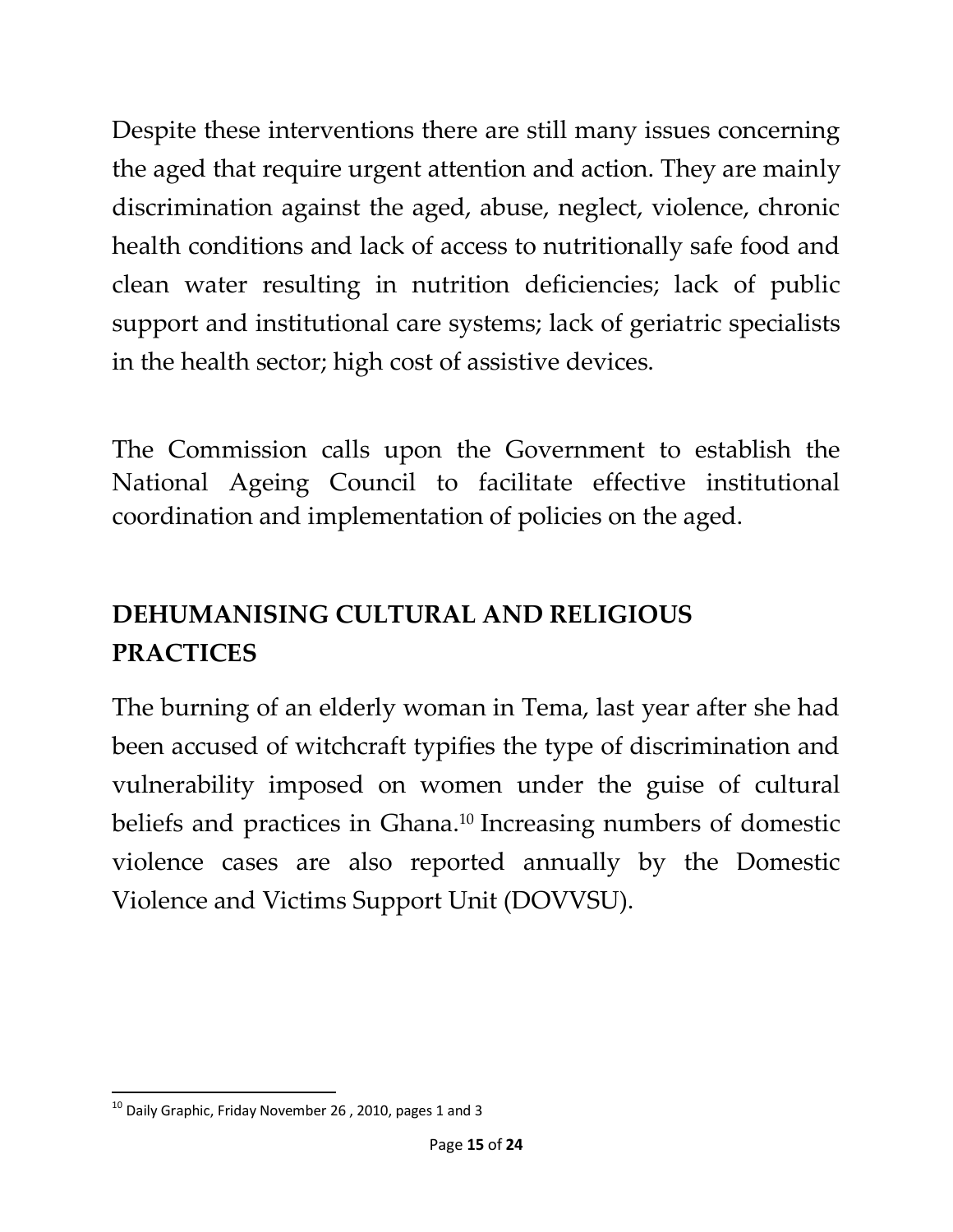Suspected witches who have taken refuge in the Gambaga, Kukuo, Kpatinga and the Ngaani camps in the Northern region are now compelled to resist reintegration into their communities because they are afraid they will be killed if they go back to their communities.<sup>11</sup> Truly they may all be killed if we hasten their reunion with their families.

Concerted efforts aimed at fighting against such dehumanizing cultural practices as female genital mutilation, trokosi, inhuman and harmful widowhood rites, early marriages and witchcraft accusations have been made through advocacy and sensitization by the Ministry of Women and Children's Affairs, Civil Society Organizations, Faith Based Organizations and the Commission. These advocacy and sensitization programmes are important because such cultural practices and domestic violence are prohibited. Despite efforts by the Commission and other stakeholders these dehumanizing practices have not stopped. Traditions die hard.

The Commission urges victims as well as witnesses not to remain silent anymore. They must report all cases of violence against women, defilement and rape to the police to be investigated and for possible prosecution.

 $\overline{\phantom{a}}$  $11$  See The Ghanaian Times, Wednesday, November 30, 2011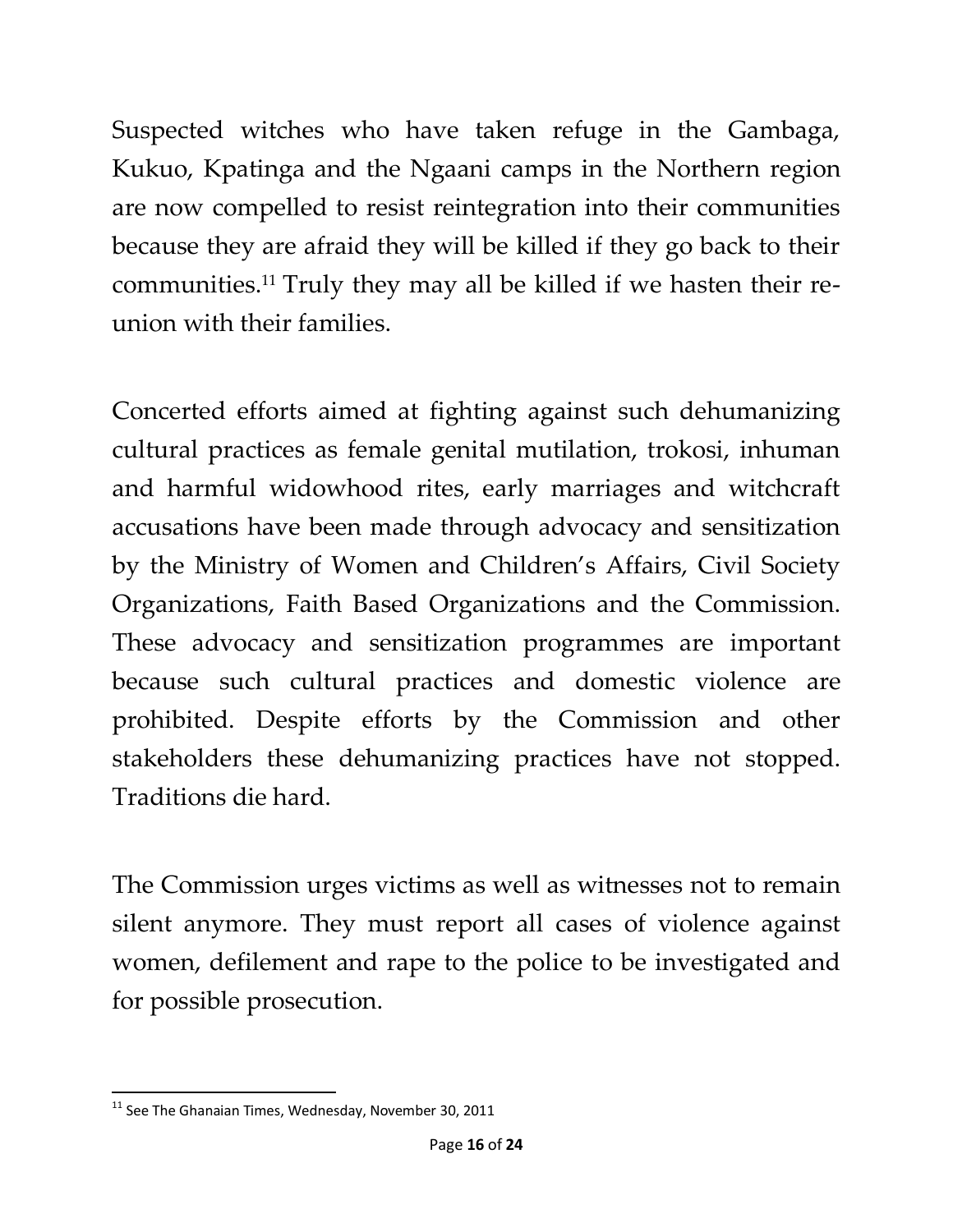# **RIGHT TO HOUSING**

# **(Extremely Deprived Communities (Slums)**

The Commission notes with concern that people living in slums that were monitored have large families and households that sometimes ranged up to fifty. Their housing arrangements are not in line with those adopted by the Committee on Economic Social and Cultural Rights (ESCR) spelt out in the General Comments. The Committee on ESCR held that the right to adequate housing contains not only one form of shelter or another, but provides a broad explanation of adequate shelter as privacy, adequate space, adequate security, adequate lighting and ventilation, adequate basic infrastructure and adequate location with regard to work and basic facilities, all at reasonable cost.

Accommodation for slum dwellers monitored fall far short of these standards. The slums had wooden structures haphazardly built with no roads or drainage systems. Sanitary conditions are precarious and a threat to life in the slums that lack toilets. Children were seen idling about and playing games when other children were at school. The slums are congested and prone to fire outbreak. Most of the slum dwellers have no education and are unemployed. The healthcare situation of the slums was not satisfactory. These communities have no educational facilities for the children.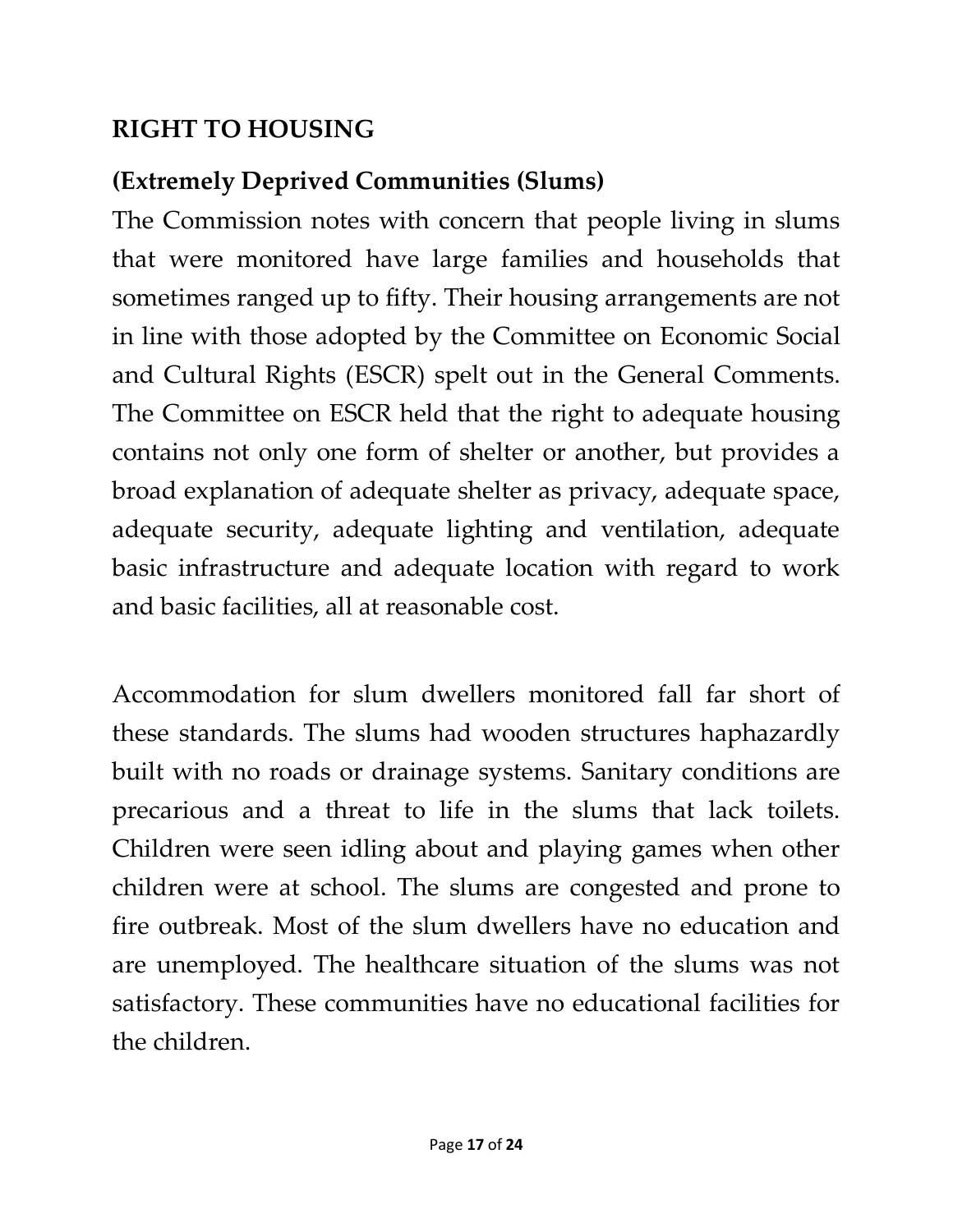The Commission's monitoring exercise, this year, confirms that the Town and Country Planning and the Metropolitan/ Municipal Assemblies had done little to improve the lives and living conditions of the members of deprived communities during the long- term, period under review.

The Metropolitan/Municipal Assemblies, continue to collect toll tickets and taxes from the petty traders, hair dressers, tailors and seamstresses who operate their business in kiosks but the Assemblies had not done anything to improve sanitation and drainage in the these deprived communities. Instead more wooden structures are been added to the already haphazard communities without any measures being taken.

The Commission calls upon the Government to fully implement the policy on Town and Country Planning captured in the 2011 Budget Statement and Economic Policy that provides that:

The Town and Country Planning Department under the Ministry of Environment, Science and Technology will revise the existing land use plans to facilitate the provision of basic infrastructure such as roads, water, electricity, sewerage and waste management as part of measures to upgrade the existing slums in towns and cities and prevent the formation of new ones.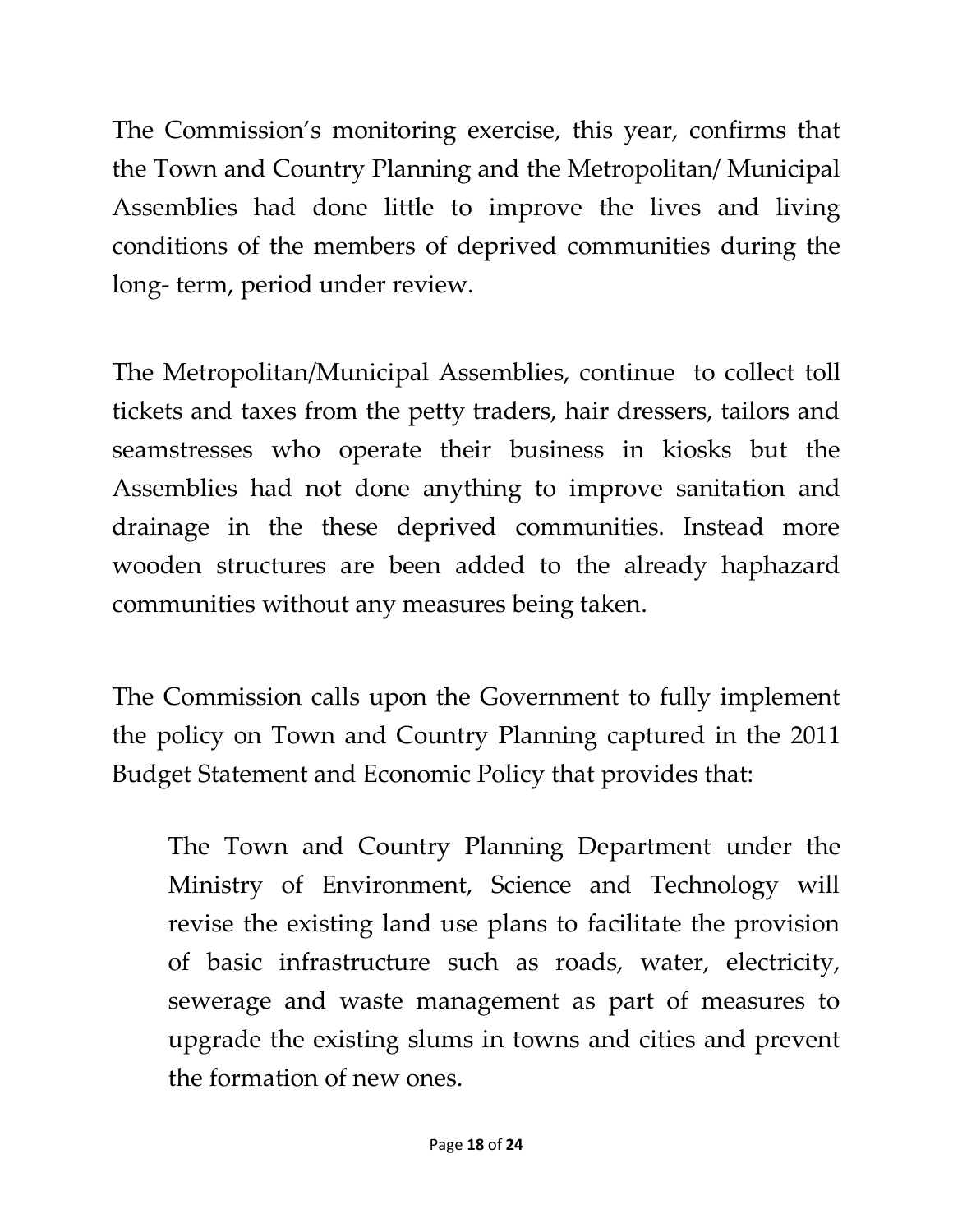The department will also pursue the passage of the land use and planning bill and its accompanying regulations to provide a coherent and modernised legal framework that will enhance enforcement of planning and building regulations. A Planners Registration Council (PRC) will be established to regulate the professional conduct of Planners in the country. <sup>12</sup>

#### **ROAD TRAFFIC ACCIDENTS**

Reports by the media indicate that carnage on our roads has increased. A survey conducted by the National Road Safety Commission (NSRC) indicated that the total number of accident deaths increased from 1,437 in the first ten year period (1991- 2010) to 1,986 between 2001 and 2010.<sup>13</sup> This, the Commission considers as a threat to Ghanaian citizens' right to life.

Of particular concern is the increase in the number of children involved in road accidents and dying. A total of 838 children aged 0-15 years died through road accidents while 2,864 were injured between 2009 and 2010, according to available statistics at the National Road Safety Commission (NSRC). Child fatalities increased to 0.5 percent from 2009 to 2010 due to the unsolved problems with pedestrian safely.<sup>14</sup>

 12 The 2011 Budget Statement and Economic Policy , Page 98, Item 362

<sup>13</sup> Ghanaian Times , Wednesday, November 9, 2011

 $14$  Ghanaian Times, Thursday, November 3, 2011, page 3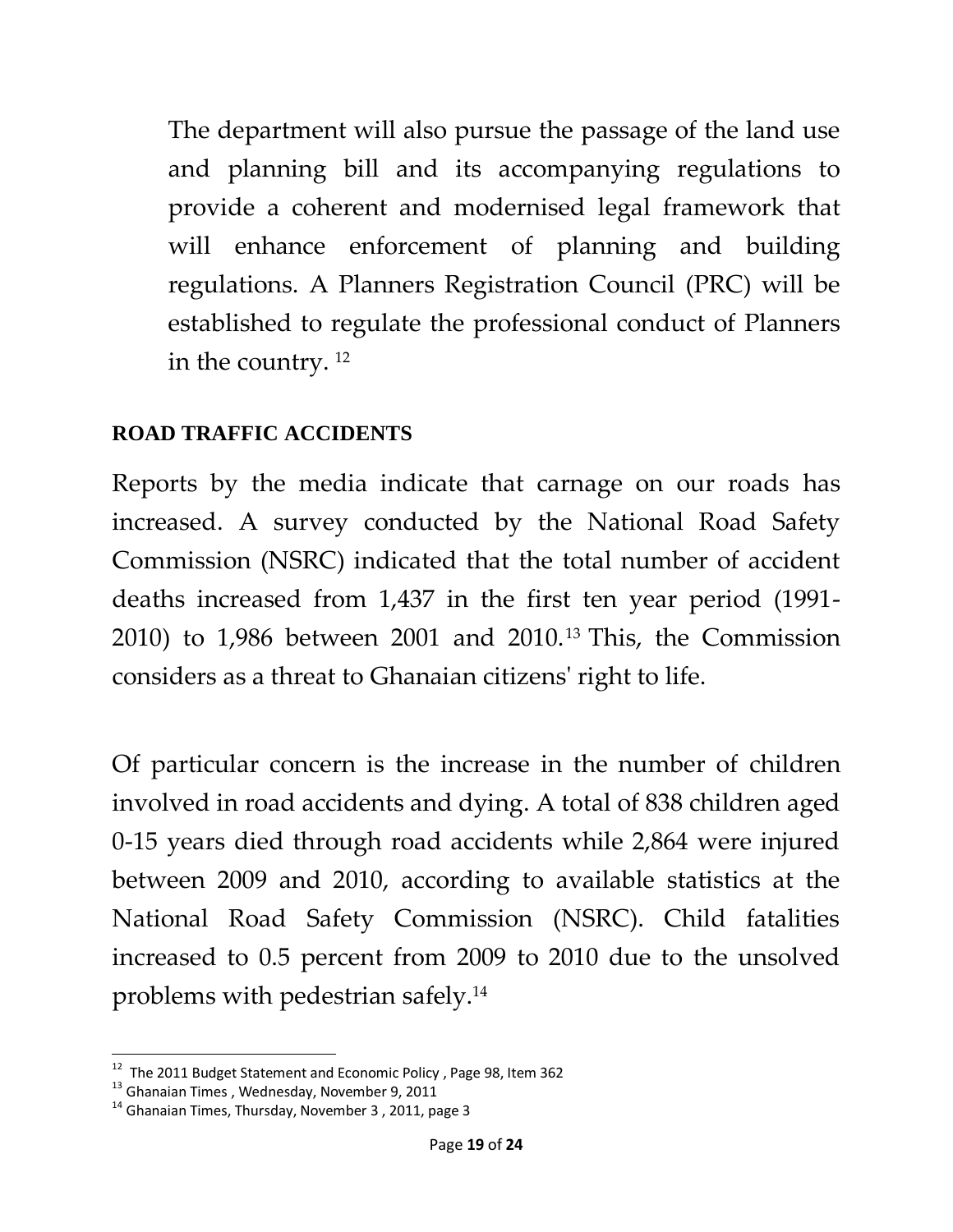The UN Convention on the Rights of the Child states that children have the right to a safe environment and protection from injury. Yet many Ghanaian children continue to be killed or seriously injured on our roads.

The National Road Safety Commission (NSRC) attributes the increased number of accidents on our roads to inadequate road infrastructure, human error and high speeding by most commercial drivers. Many drivers are reckless. They ignore pedestrians even when pedestrians are using the approved routes like the zebra crossing.<sup>15</sup>

Drivers are to be blamed for most of the accidents because most of them are involved in drink-driving and other traffic offences<sup>16</sup>. Recently twenty-six persons died in a horrific accident on the Tamale-Bolgatanga highway on Saturday, 26<sup>th</sup> November, 2011. <sup>17</sup> At this rate, Ghanaian drivers seem determined to undermine efforts by the UN to halt the increasing trends of fatalities and injuries by 2015, and reducing same by 50% by the year 2020 as declared by the UN in the Decade of Action 2011- 2020. The Commission strongly advises drivers to behave responsibly and not to drink and drive.

 $\overline{\phantom{a}}$  $^{15}$  Ghanaian Times, Thursday, November 3, 2011, page 3

<sup>&</sup>lt;sup>16</sup> Ghanaian Times, Wednesday, November 9, 2011

 $17$  The Dailv Graphic, Monday, November 28, 2011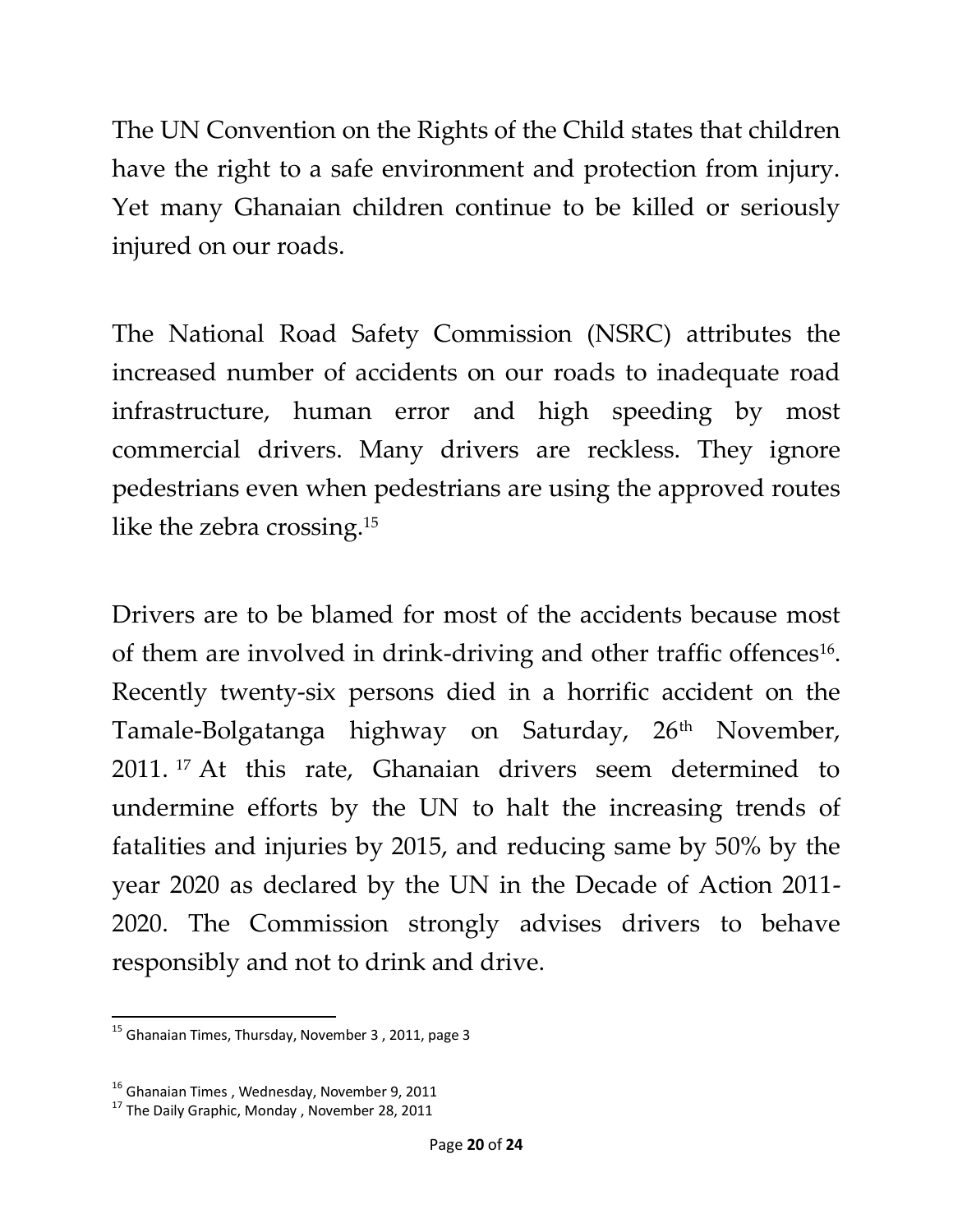The Commission also calls on the government to ensure that appropriate steps are taken by the licensing authorities to ensure that only qualified drivers drive on our roads. Police patrols on our roads should also be intensified.

# **ACHIEVEMENTS**

# **Complaints Received**

Over the past six years the Commission received over 162,794 complaints; approximately 82% of the complaints received annually were resolved mostly through mediation. The total number of complaints received in 2010 was 12,900. Between January 1, 2011 and October 31, 2011 the Commission received 10,500 complaints. It is likely that when a final tally is made the Commission would have received approximately 12,000 complaints, reflecting the trend of the number of complaints received annually in the last six years.

The complaints received were in three categories in line with the Commission's triple mandates; namely Human Rights, Administrative Justice and Anti-Corruption. Human rights cases constituted 88.8% of the total number of cases handled. Of the remaining 11.2% cases, 9.9% were in the area of administrative justice, whilst 1.3% of the cases were corruption cases.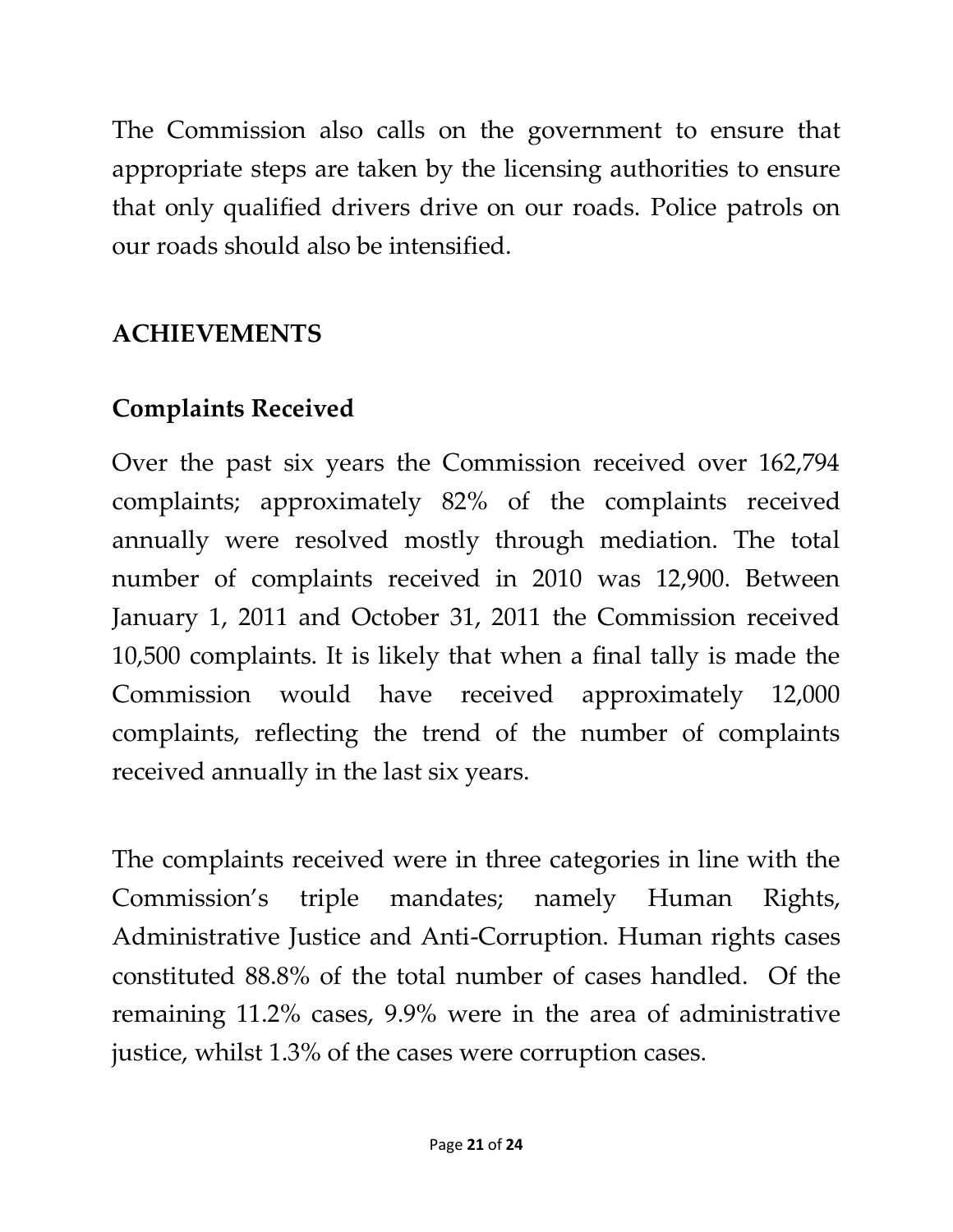# **Public Education**

During the period under review, the Commission delivered approximately 16,062 interactive public education programmes in schools and communities across the country.

The Commission, between January, 2006 and August, 2011 was supported by media, especially the plethora of FM radio stations in the country to produce an estimated 16,101 radio talk shows and TV appearances. The media, therefore, extensively covered the Commission's outreaches and public education programmes in communities and schools.

# **Anti-Corruption**

The Commission received over 1,074 complaints over the six year period. These include abuse of office, embezzlement, fraud, conflict of interest, bribery and money extortion.

#### **2012 Elections**

Tension is already mounting in anticipation of the 2012 general elections. Already some politicians and their followers have begun trading insults with their rivals. In the view of the Commission successful democratic politics must be based on dialogue and persuasion, but not force and verbal abuses.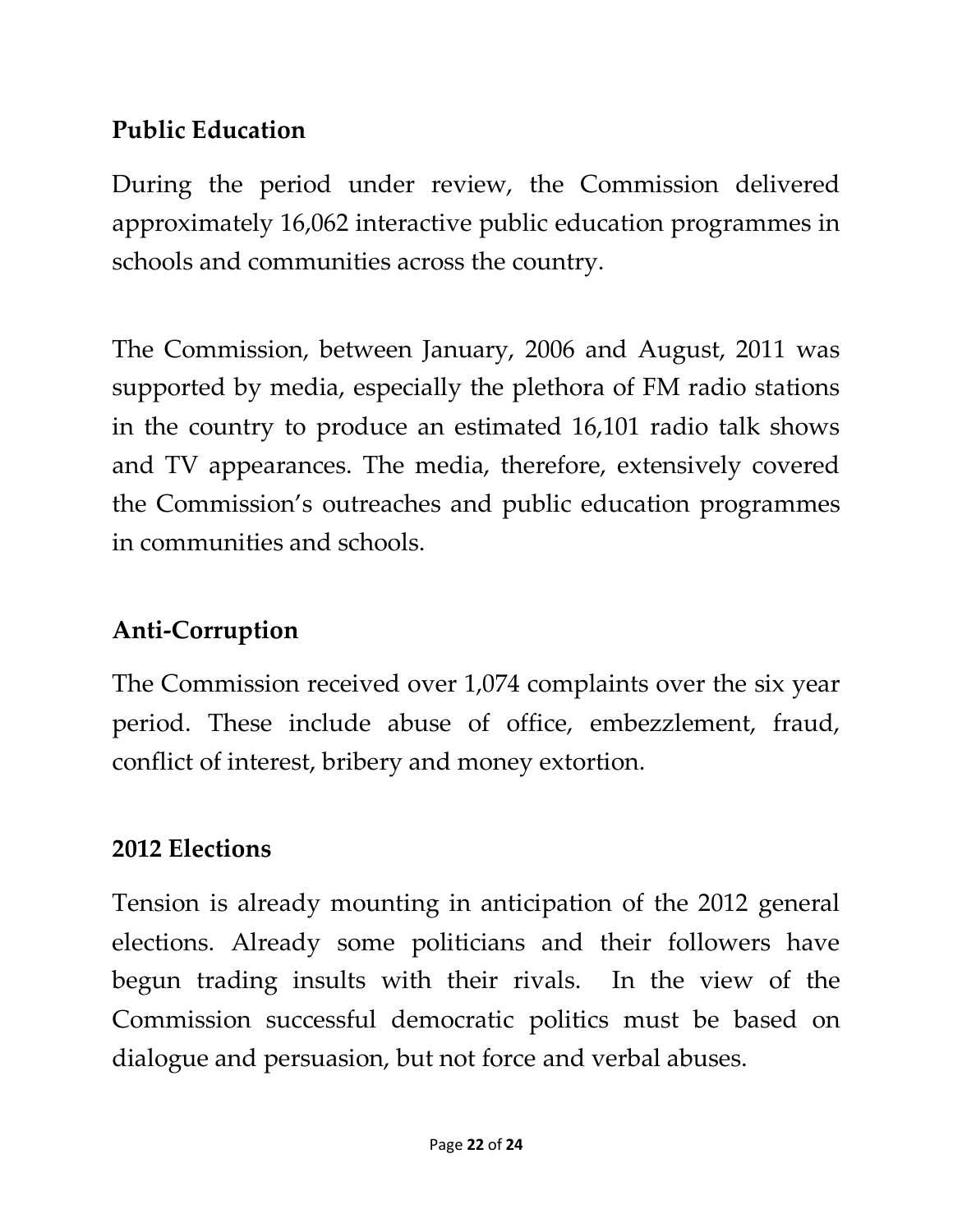In the coming year the Commission will intensify its human rights monitoring programme to cover the right to vote. The Commission will complement the efforts of other election monitors to ensure that people are not afraid to enjoy their right to participate fully in the democratic political life of the country.

The Commission admonishes the leaders of the political parties and their followers to respect each other, and operate in a prudent and competitive manner.

# **CONCLUSIONS**

Ghana still has a very long way to go in advancing human rights, combating lawlessness, and fostering a culture of and peace among the country's growing general population. We must not be complacent if we are seen today as a leading peaceful nation in Africa.

As a nation, we urgently need to redouble our efforts at eradicating poverty and entrenching a culture of human rights to ensure that everyone in the country enjoy life in dignity and respect. As part of our strategy to build a solid democratic country, I wish to, once more, emphasize the fundamental contribution of human rights education to the realization of human rights.